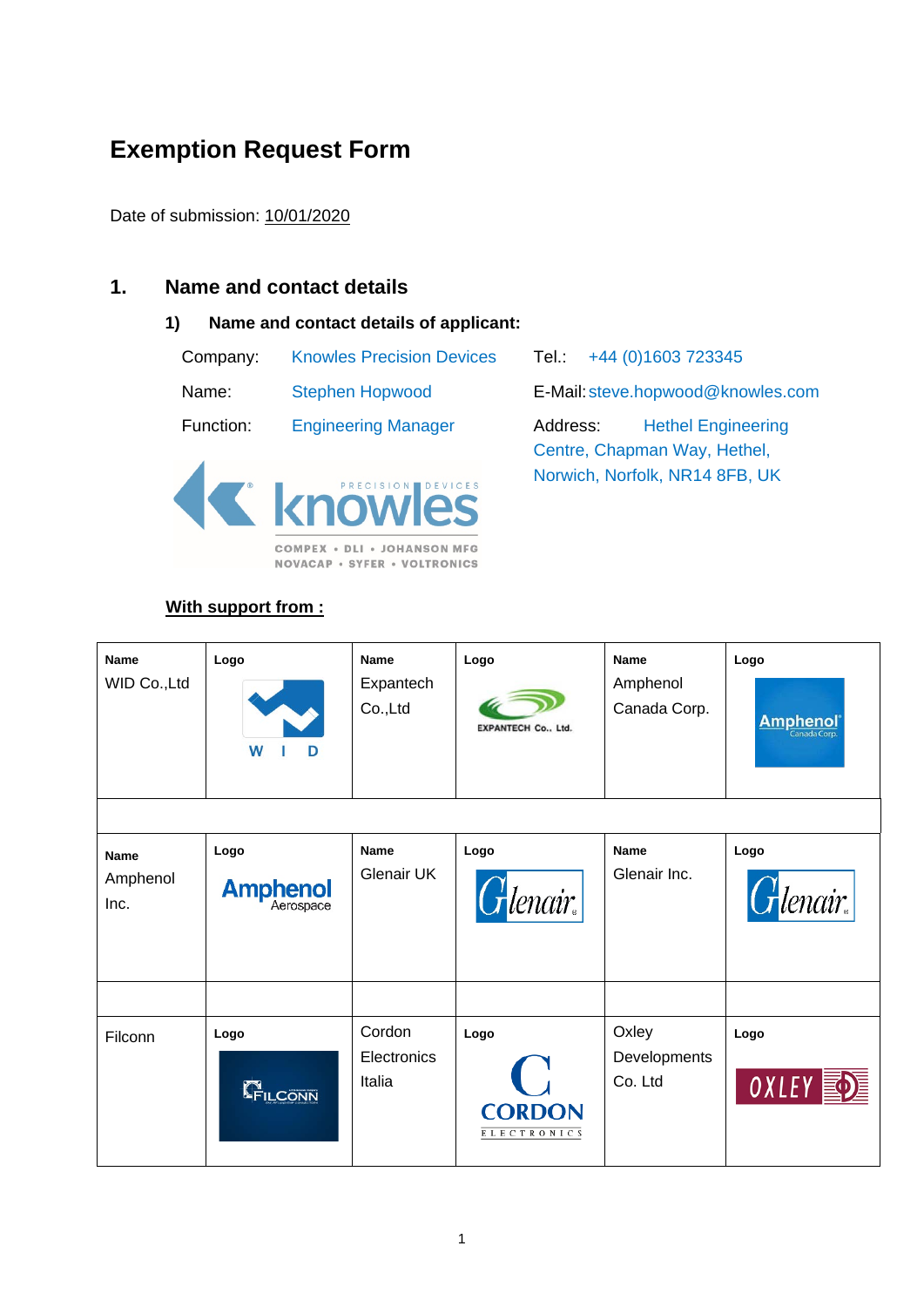**2) Name and contact details of responsible person for this application (if different from above):**

| Company:  | Tel.∶    |  |
|-----------|----------|--|
| Name:     | E-Mail:  |  |
| Function: | Address: |  |

## **2. Reason for application:**

Please indicate where relevant:

|                                                                                     | $\Box$ Request for new exemption in:                                            |  |  |  |
|-------------------------------------------------------------------------------------|---------------------------------------------------------------------------------|--|--|--|
|                                                                                     | $\vert \ \vert$ Request for amendment of existing exemption in                  |  |  |  |
|                                                                                     | $\boxtimes$ Request for extension of existing exemption in                      |  |  |  |
|                                                                                     | $\Box$ Request for deletion of existing exemption in:                           |  |  |  |
|                                                                                     | $\Box$ Provision of information referring to an existing specific exemption in: |  |  |  |
|                                                                                     | $\boxtimes$ Annex III<br>Annex IV                                               |  |  |  |
|                                                                                     | No. of exemption in Annex III or IV where applicable:<br><u>24</u>              |  |  |  |
| Proposed or existing wording: Lead in solders for the soldering to machined through |                                                                                 |  |  |  |
|                                                                                     | hole discoidal and planar array ceramic multilayer capacitors                   |  |  |  |

Duration where applicable: We apply for renewal of this exemption for the categories marked in section 4 further below for the respective maximum validity periods foreseen in the RoHS2 Directive, as amended. For these categories, the validity of this exemption may be required beyond those timeframes. With regard to Category 11, we request that this application is not processed earlier than the applicable latest application date foreseen in RoHS2, as amended (i.e. 18 months before the respective maximum validity periods foreseen in RoHS2).

□ Other:

## **3. Summary of the exemption request / revocation request**

Discoidal and planar array capacitors are derivations of MLCC's with the opposing terminations made to the outside periphery and the inside diameter of holes drilled through the ceramic body. They are specialist capacitors used in EMI filters and EMI filtered connectors for high end applications, where the elimination of electrical interference is critical. Typical applications for assemblies incorporating these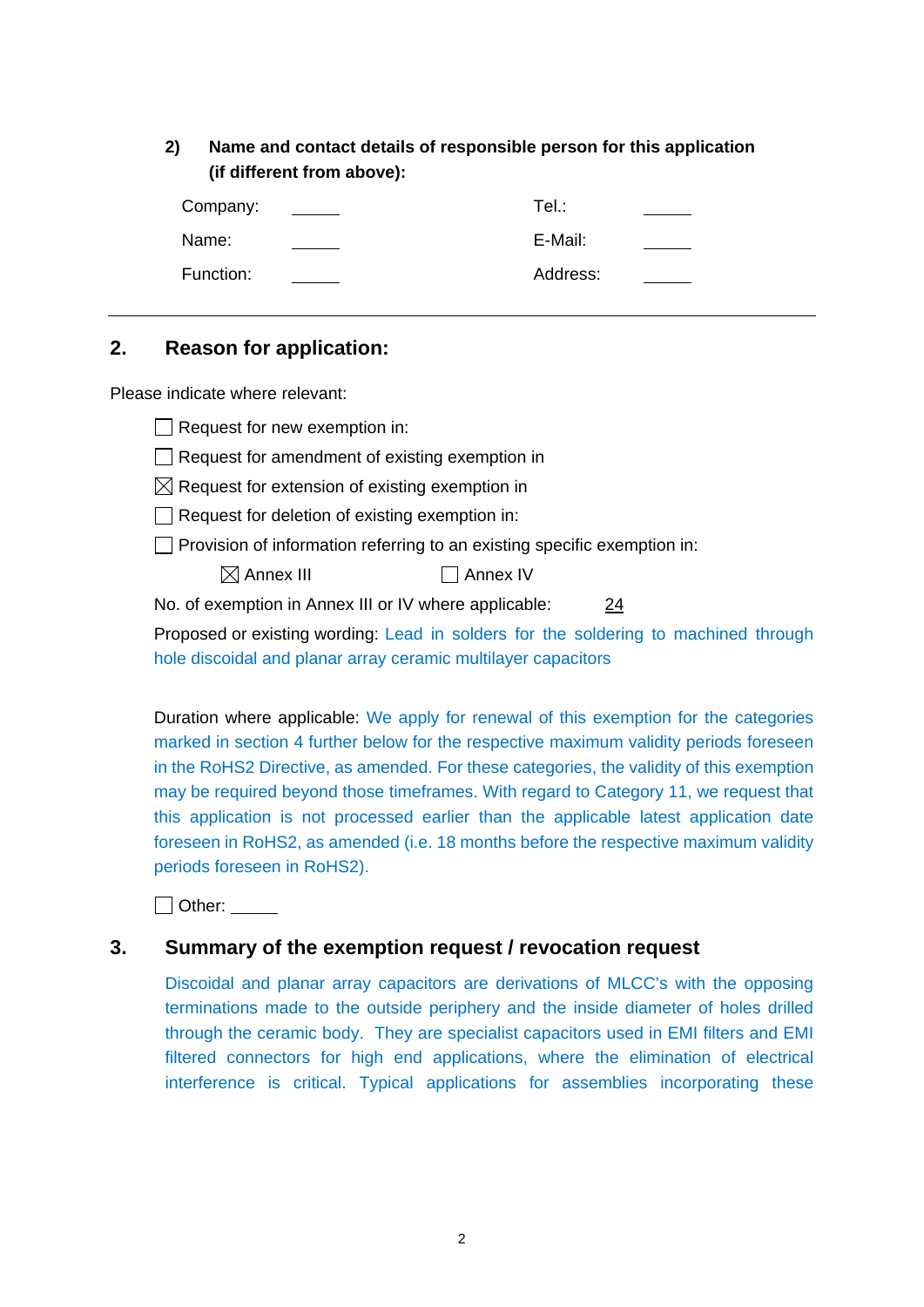components and covered by the RoHS directive include professional audio equipment, Maritime monitoring (coastguard radar) and CCTV systems

In application, signal carrying feedthrough pins are passed through the ceramic element and connected to the internal bore to make a mechanical and electrical connection. This connection must have low electrical resistance and inductance for optimum performance, as high resistance / inductance will inhibit the high frequency electrical path to ground through the filtering capacitor.

Traditionally this connection is made by solder, but when lead free solder is used to make the connection, the shrinkage of the solder and pin assembly within the bore exerts a tension force on the inside of the bore sufficient to form micro-cracks in the ceramic element. These cracks have a recognisable shape and form. If the crack propagates through the electrically active portion of the design, where electrodes of opposing polarities overlap each other, then the result can be a low resistance path or an electrical short circuit resulting in failure of the electrical system and potentially health and safety risks to operators.

Lead containing solders, often in conjunction with other metals such as Indium, imparts a degree of ductility to the solder joint, allowing stress release within the joint and absorbing the forces applied to the ceramic.

Alternative solder alloys, such as Sn based lead-free alloys and SnPb alloys, do not have sufficient ductility to prevent stress damage to the ceramic and can represent a reliability / safety risk during the operating life of the component.

## **4. Technical description of the exemption request / revocation request**

#### **(A) Description of the concerned application:**

1. To which EEE is the exemption request/information relevant?

Name of applications or products: EMI feedthrough filters and EMI filtered connectors

a. List of relevant categories: (mark more than one where applicable)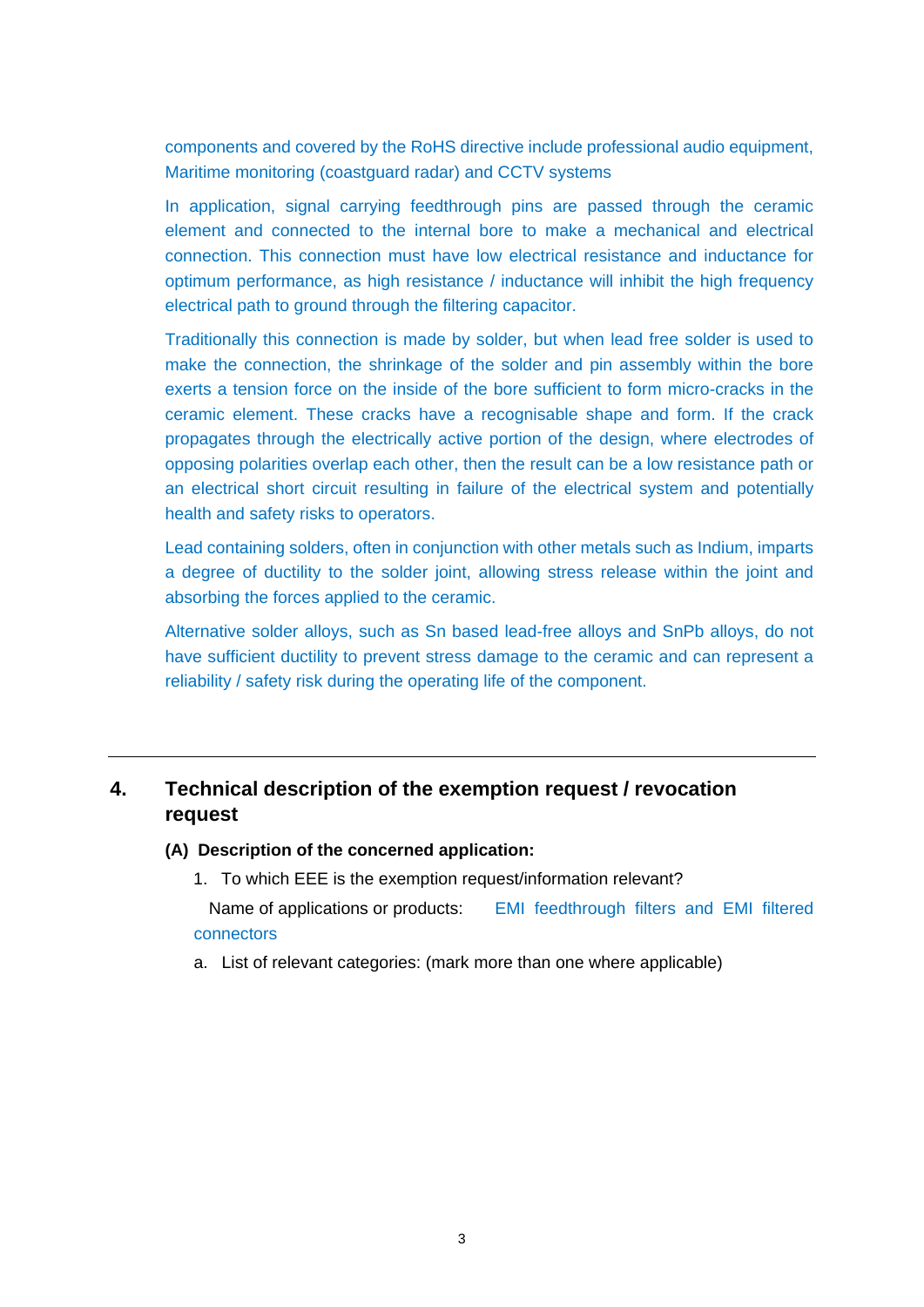| $\boxtimes$ 1 | $\boxtimes$ 7  |
|---------------|----------------|
| $\boxtimes$ 2 | $\boxtimes$ 8  |
| $\boxtimes$ 3 | $\boxtimes$ 9  |
| $\boxtimes$ 4 | $\boxtimes$ 10 |
| $\boxtimes$ 5 | $\Box$ 11      |
| $\boxtimes$ 6 |                |

- b. Please specify if application is in use in other categories to which the exemption request does not refer: As a component supplier we are not aware of all applications where this product is used, but in general it is for high end applications where performance is more important than cost. They are not generally used in low cost consumer electronics.. We include category 11 to cover unknown applications.
- c. Please specify for equipment of category 8 and 9:

The requested exemption will be applied in

- $\boxtimes$  monitoring and control instruments in industry
- $\boxtimes$  in-vitro diagnostics

 $\boxtimes$  other medical devices or other monitoring and control instruments than those in industry

2. Which of the six substances is in use in the application/product? (Indicate more than one where applicable)

| $\boxtimes$ Pb | $\Box$ Cd | $\Box$ Hg | $\Box$ Cr-VI $\Box$ PBB | $\Box$ PBDE |
|----------------|-----------|-----------|-------------------------|-------------|

- 3. Function of the substance: To impart ductility to the solder joint
- 4. Content of substance in homogeneous material (%weight): Varies with filter design, but typically 5mg to 10mg per solder joint, equating to ~1.0% of the total component weight (maximum). More complex designs such as filter connectors will be proportionally less as a % of the total weight.
- 5. Amount of substance entering the EU market annually through application for which the exemption is requested: Estimated at  $\sim$  <250kg Please supply information and calculations to support stated figure.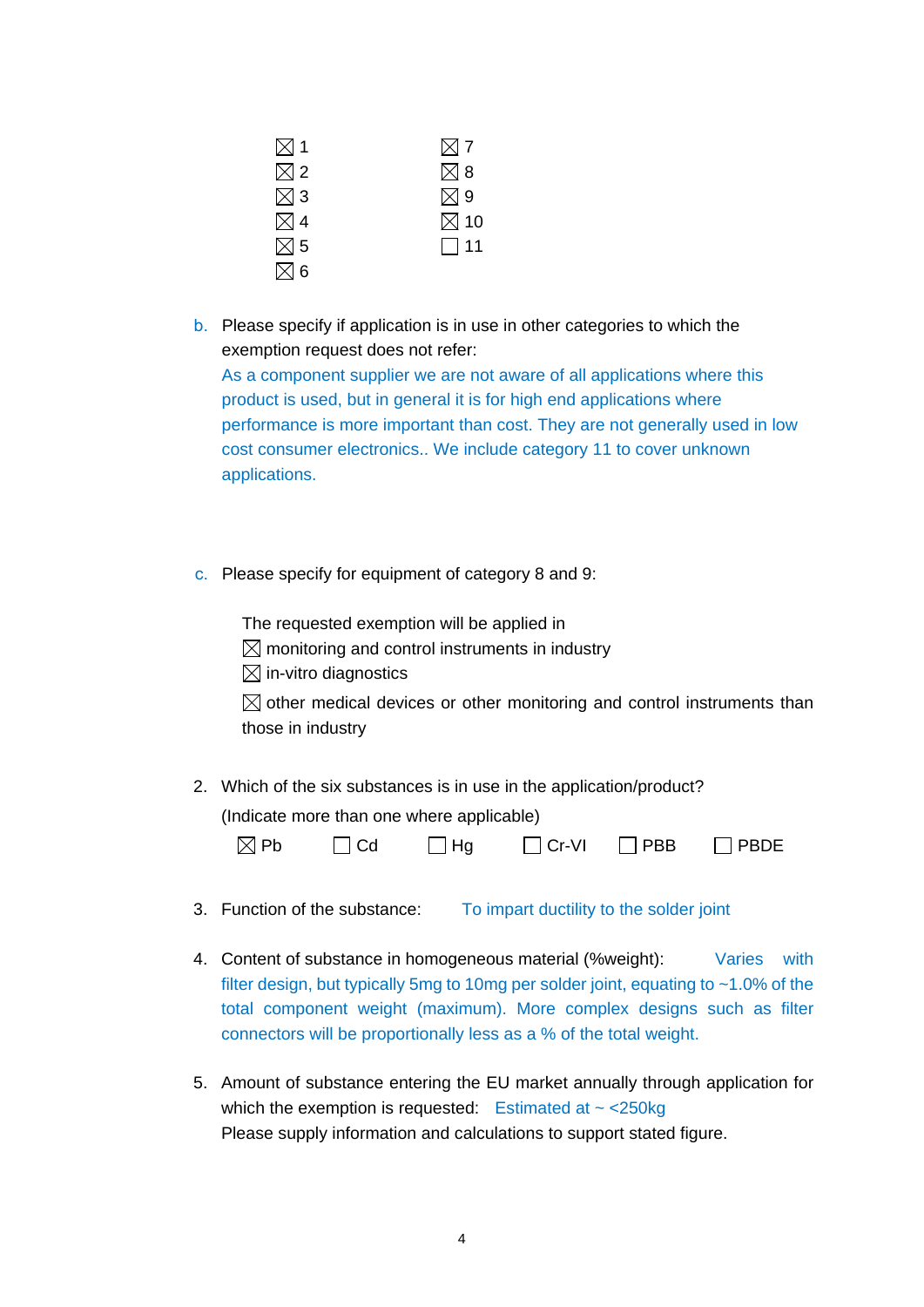There is no accurate data available to indicate the amount of lead entering the EU in this type of application, however most applications of these components are not covered by the RoHS directive. Below we have attempted to estimate the volume of lead based on our knowledge of the market, our 2019 manufacturing data and typical solder volumes used.

There are 2 major players in the supply of planar arrays for EMI filtered connectors and we are informed by our customers that we currently account for ~70% of the market. Knowles current annual manufacturing output is ~34M capacitive holes, of which we estimate ~13M holes would use BeCu spring clips to make the contact, replacing solder. Considering Knowles projected market share, this would indicate the total market to be around 39M capacitive holes PA. The nature of these components is such that they are mainly used for high end applications such as aerospace and military where technical performance outweighs cost, although we are seeing a gradual increase in the number of applications requesting RoHS data. We estimate from feedback that only around 10% of parts are supplied into applications covered by the RoHS directive, meaning ~3.9M capacitive holes. Based on our earlier calculation that each hole takes up to 5mg to 10mg of lead in a typical solder joint, the total Lead from EMI filtered connectors entering RoHS applications PA is ~29kg.

With regard to EMI single line filters, we previously estimated the total weight of lead based the global market for EMI filters at ~19kg of lead maximum. We do not believe there has been any significant movement in the market from this position, but have taken the stance to increase the percentage of sales into RoHS applications to 10% in line with the trend seen in EMI connectors. This gives an estimate Lead from EMI single line filters of ~48kg for 2019

Since the last exemption review, HMP soldered EMI filters have been excluded from the scope of exemption 7(a) and included in the scope of exemption 24. We are unable to compile a definitive figure of solders used in these applications, as to do so would necessitate an understanding of all manufacturing processes and sales markets, but we estimate the total market to be similar to the EMI filter market using low lead (50%) solders. We have estimated this market will use ~47.5kg at a typical ratio of 50% lead. HMP solders are typically 92.5% lead, so we must recalculate the figure to allow for this, giving an estimated Lead from the HMP EMI filter market of ~88kg PA

Adding these 3 estimated quantities together gives the estimate Total Lead of 164kg PA supplied into applications covered by the RoHS directive, allowing for errors and assumptions, and applying the same ratio as previous exemption applications, we achieve a figure for total usage of <250kg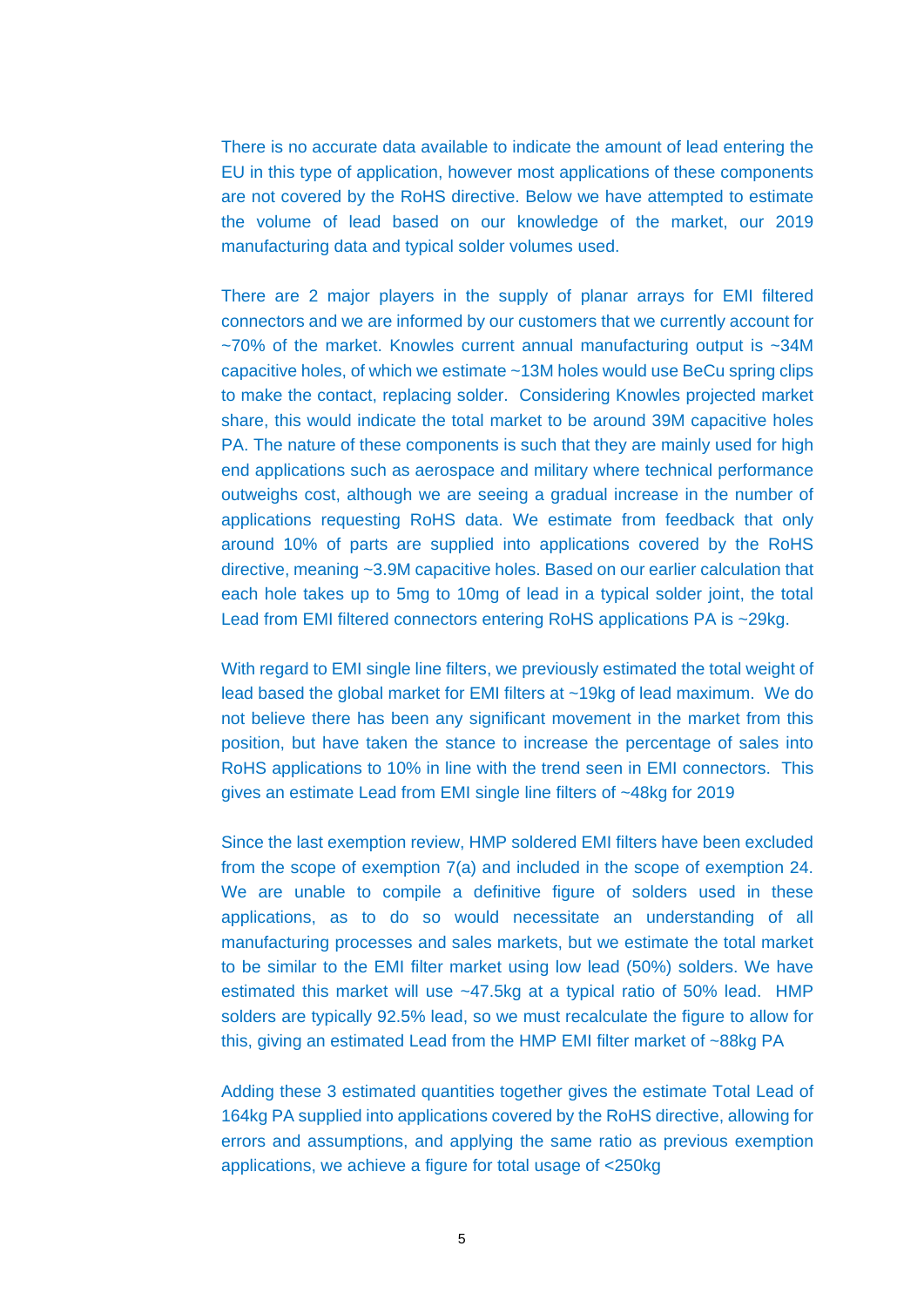- 6. Name of material/component: Solders for the soldering to machined through hole discoidal and planar array ceramic multilayer capacitors such as are used in the manufacture of EMI Filters & EMI Filtered connectors
- 7. Environmental Assessment:

| LCA: | $\Box$ Yes     |
|------|----------------|
|      | $\boxtimes$ No |

**(B) In which material and/or component is the RoHS-regulated substance used, for which you request the exemption or its revocation? What is the function of this material or component?**

Solder used to make electrical and mechanical contact between the internal contact face of the ceramic capacitor and the internal conductor pin of the finished component. The alloy used is usually InPb for mechanical mount applications, and PbSnAg for applications demanding secondary soldering operations by the end user.

Discoidal and planar array capacitors are used in the manufacture of EMI filters and EMI filtered connectors used to supress electromagnetic interference on signal lines.

By their nature, these devices are mainly used on high end applications – the majority being used in space / aerospace and military, but some applications exist within the remit of the RoHS directive

## **(C) What are the particular characteristics and functions of the RoHS-regulated substance that require its use in this material or component?**

- 1. The solder must have good wetting action it is not physically possible to apply the solder directly into the joint area, so the wetting action is vital for the solder to flow into the holes through capillary action.
- 2. The solder must have good ductility down to low temperatures the Lead Indium compounds used are the only alloys in the 'standard' melting temperature range that have the required ductility.
- 3. Where secondary soldering operations are required (solder-mount filters) there is an additional requirement to maintain the ductility of the joint and have a high enough melting point alloy to allow the user to mount the filter by conventional reflow soldering techniques without the internal solder joint suffering secondary reflow The only other alloys having appropriate ductility and associated high melting points are lead containing HMP alloys. This has previously been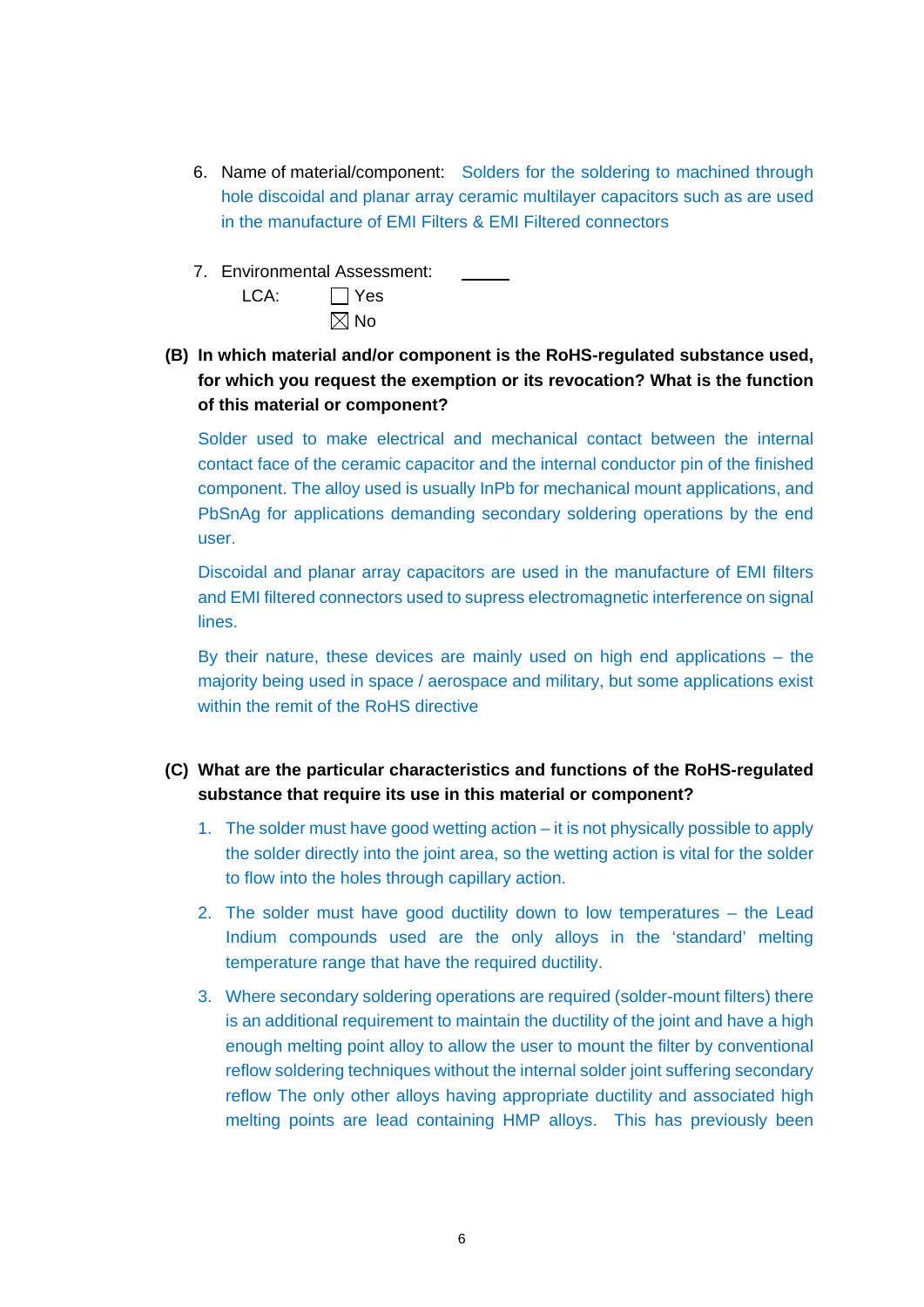covered under exemption 7a, but is now within scope of exemption 24 following the rewording of 7a during the last exemption review cycle

# **5. Information on Possible preparation for reuse or recycling of waste from EEE and on provisions for appropriate treatment of waste**

**1) Please indicate if a closed loop system exist for EEE waste of application exists and provide information of its characteristics (method of collection to ensure closed loop, method of treatment, etc.)**

Knowles provide the electronic components to OEM's & CEM's who incorporate them into their application / equipment. As a manufacturer of component level products, Knowles are not aware of the final disposition of EEE at EOL.

**2) Please indicate where relevant:**

 $\Box$  Article is collected and sent without dismantling for recycling

Article is collected and completely refurbished for reuse

 $\Box$  Article is collected and dismantled:

 $\Box$  The following parts are refurbished for use as spare parts:  $\Box$ 

 $\Box$  The following parts are subsequently recycled:  $\Box$ 

 $\Box$  Article cannot be recycled and is therefore:

 $\Box$  Sent for energy return

□ Landfilled

Recycling is possible. Disposition is determined by the higher level manufacturer. Knowles cannot answer Question 2.

**3) Please provide information concerning the amount (weight) of RoHS substance present in EEE waste accumulates per annum:**

| $\Box$ In articles which are refurbished            |  |
|-----------------------------------------------------|--|
| $\Box$ In articles which are recycled               |  |
| $\Box$ In articles which are sent for energy return |  |
| $\Box$ In articles which are landfilled             |  |

Not known. The nature and cost of the component indicates a long lifecycle, so EOL equipment will be minimal. Disposition is determined by the higher level manufacturer. Knowles cannot answer Question 3.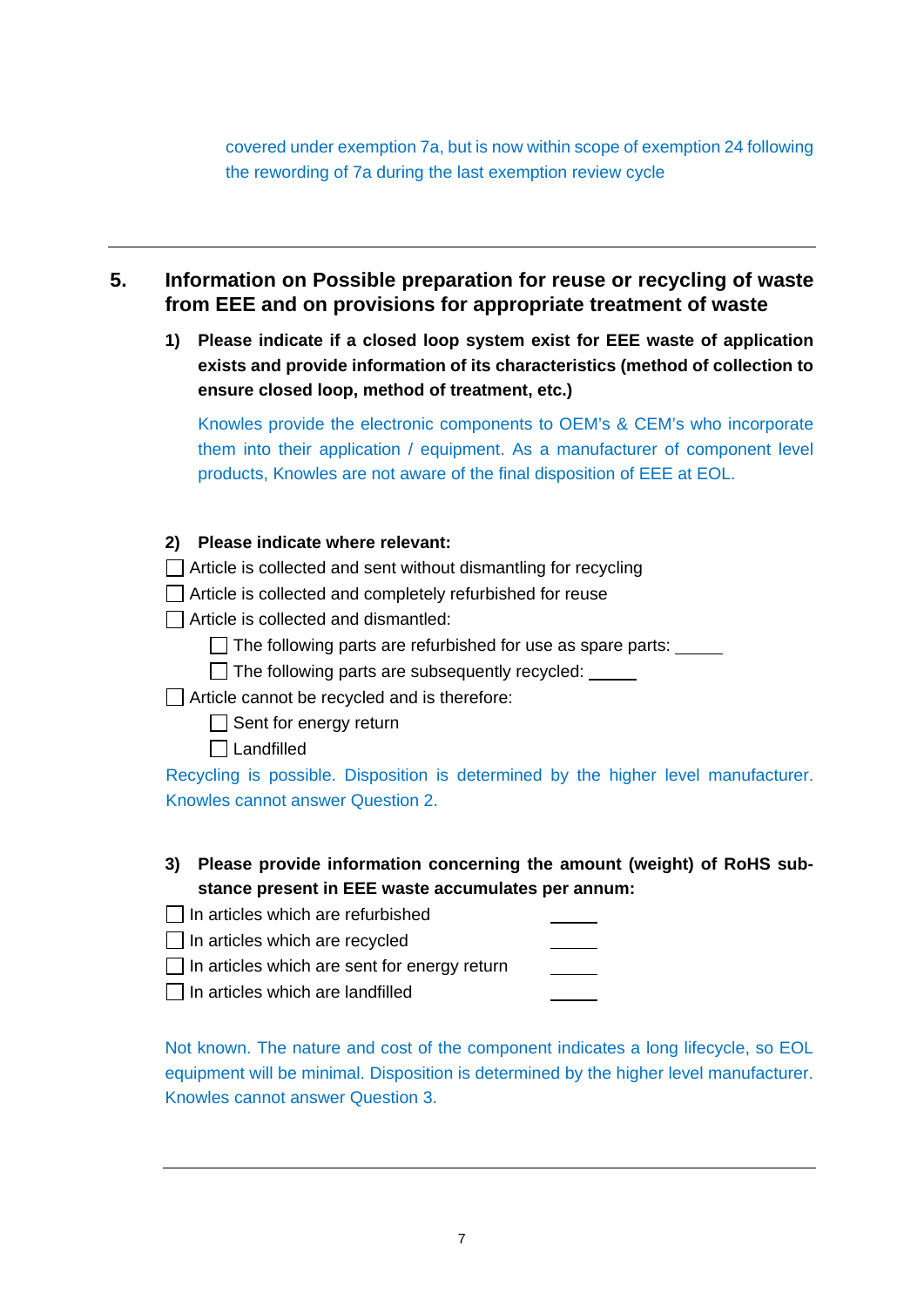## **6. Analysis of possible alternative substances**

**(A) Please provide information if possible alternative applications or alternatives for use of RoHS substances in application exist. Please elaborate analysis on a life-cycle basis, including where available information about independent research, peer-review studies development activities undertaken**

As stated above, we currently process ~13M holes PA for applications which will use BeCu spring clips to make the electrical and mechanical contact. This is not possible on the majority of applications for several reasons:

- The BeCu clips takes up more space than a conventional solder joint (typical diameter of capacitive hole ~25% larger) due the mechanical requirements of the clip. This increase in hole diameter prevents use of spring clips in two ways:
	- o It reduces the values of capacitance that can be achieved in the filter by restricting the available active electrode overlap area
	- o It means that clips cannot be used on applications with a tight pin pitch, or small diameter, as there is no mechanical space available
	- o Clips cannot be used with connectors that require a seal is made directly to the surface (for example epoxy encapsulation) as the liquid (epoxy) enters the clip 'fingers' and interferes with the electrical and mechanical contact
	- o The technique does not provide a 100% grounding ring (a 100% electrical contact through 360º between the conductor pin and the capacitor, so it can reduce EMI performance and allow HF noise to pass through.

Note that BeCu is under consideration for inclusion in the RoHS directive as a restricted material, but there are no known alternatives with the appropriate combination of mechanical resilience and electrical conductivity to replace this.

Transient Phase Liquid Sintering is of interest for possible future applications and improvements in this field of 'soldering' are being monitored. TPLS theoretically allows reflow using lead free alloys to achieve a joint with a high secondary reflow temperature. To date, trials with TLPS alloy in these applications have not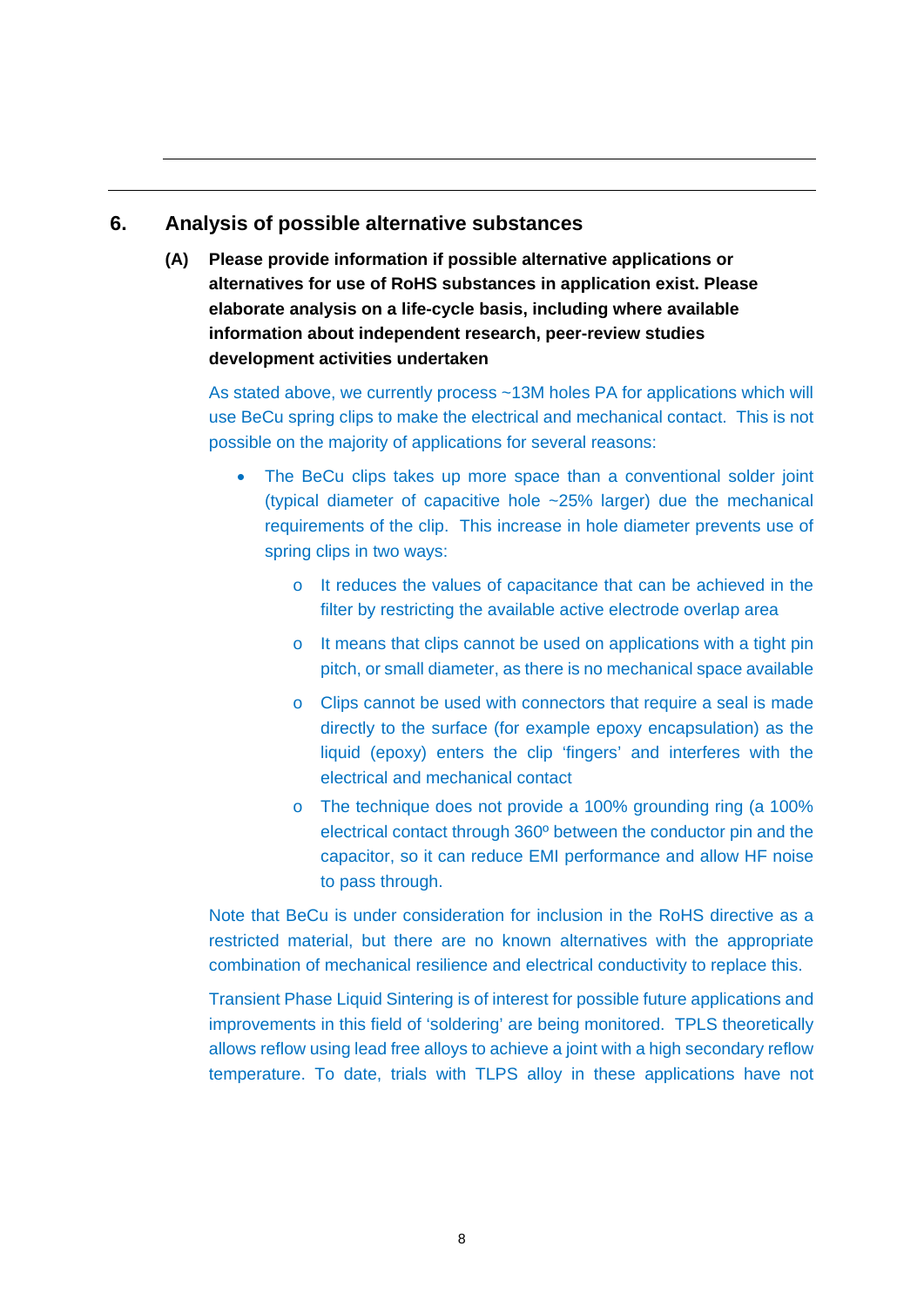identified an alloy with a suitable wetting characteristic to allow the jointing material to fill the joint area.

**(B) Please provide information and data to establish reliability of possible substitutes of application and of RoHS materials in application**

At present there are no known substitutes for lead containing solder alloys for this application.

#### **7. Proposed actions to develop possible substitutes**

**(A) Please provide information if actions have been taken to develop further possible alternatives for the application or alternatives for RoHS substances in the application.** 

We see no scope for replacing solder as the primary method of making electrical and mechanical connection between the capacitor and the through lead.

We continue to monitor the solder industry through web searches and in conjunction with our partner solder supplier Indium Corporation, but there are no viable alternatives to lead containing alloys at the present time.

**(B) Please elaborate what stages are necessary for establishment of possible substitute and respective timeframe needed for completion of such stages.**

N/A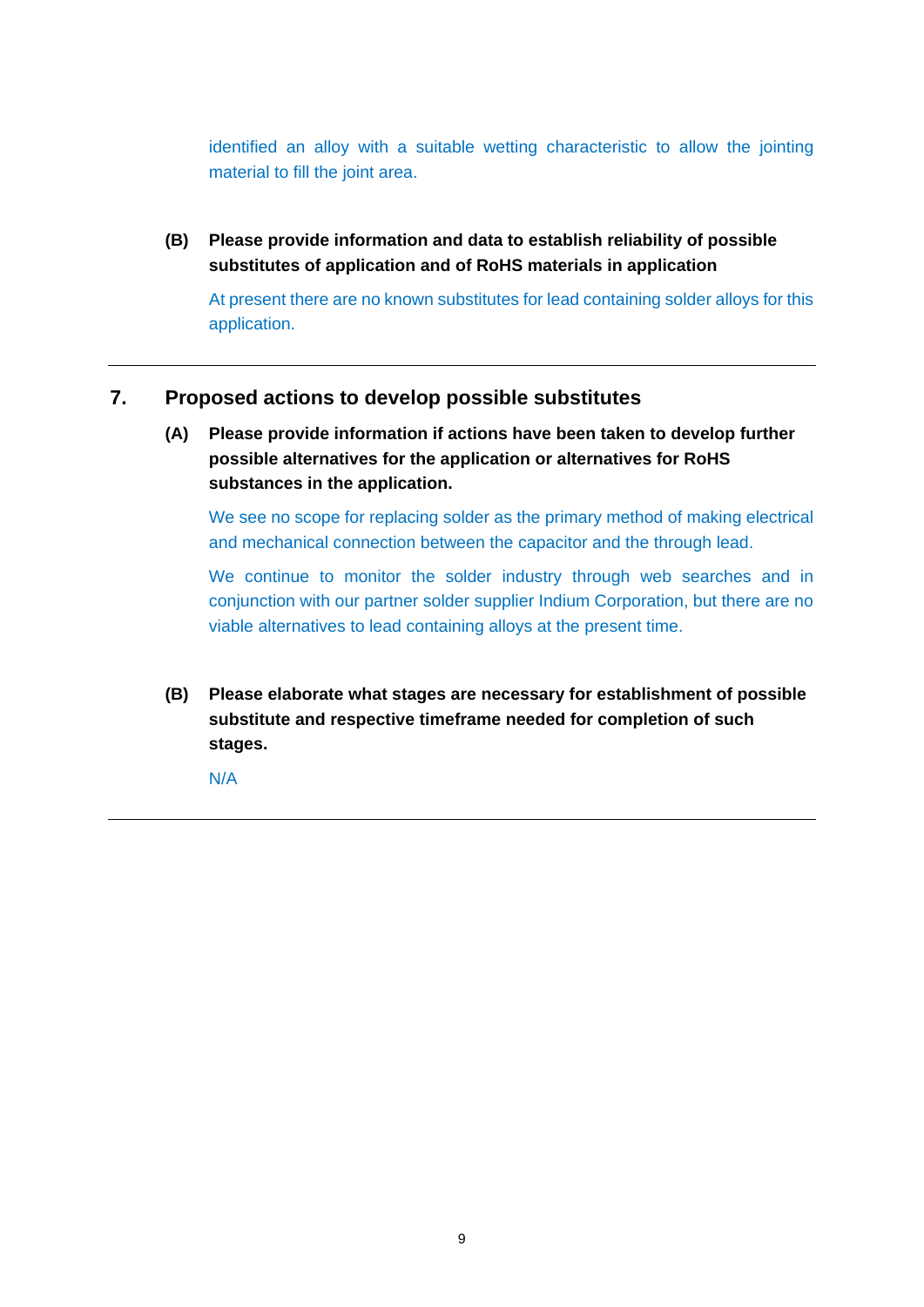## **8. Justification according to Article 5(1)(a):**

#### **(A) Links to REACH: (substance + substitute)**

1) Do any of the following provisions apply to the application described under (A) and (C)?

 $\Box$  Authorisation

|                    | $\Box$ SVHC                   |
|--------------------|-------------------------------|
|                    | $\Box$ Candidate list         |
|                    | Proposal inclusion Annex XIV  |
|                    | $\Box$ Annex XIV              |
| $\Box$ Restriction |                               |
|                    | $\Box$ Annex XVII             |
|                    | $\Box$ Registry of intentions |

 $\Box$  Registration

2) Provide REACH-relevant information received through the supply chain. Name of document:

Based on the current status of Annexes XIV and XVII of the REACH Regulation, the requested exemptions would not weaken the environmental and health protection afforded by the REACH Regulation. The requested exemptions are therefore justified as other criteria of Art. 5(1)(a) apply

#### **(B) Elimination/substitution:**

1. Can the substance named under 4.(A)1 be eliminated?

Yes. Consequences?

 $\boxtimes$  No. Justification: No known alternative providing the

requisite joint characteristics.

2. Can the substance named under 4.(A)1 be substituted?

 $\Box$  Yes.

 $\Box$  Design changes:

 $\Box$  Other materials:

 $\Box$  Other substance:

 $\boxtimes$  No.

Justification: No known alternative providing the

requisite joint characteristics.

3. Give details on the reliability of substitutes (technical data + information): N/A